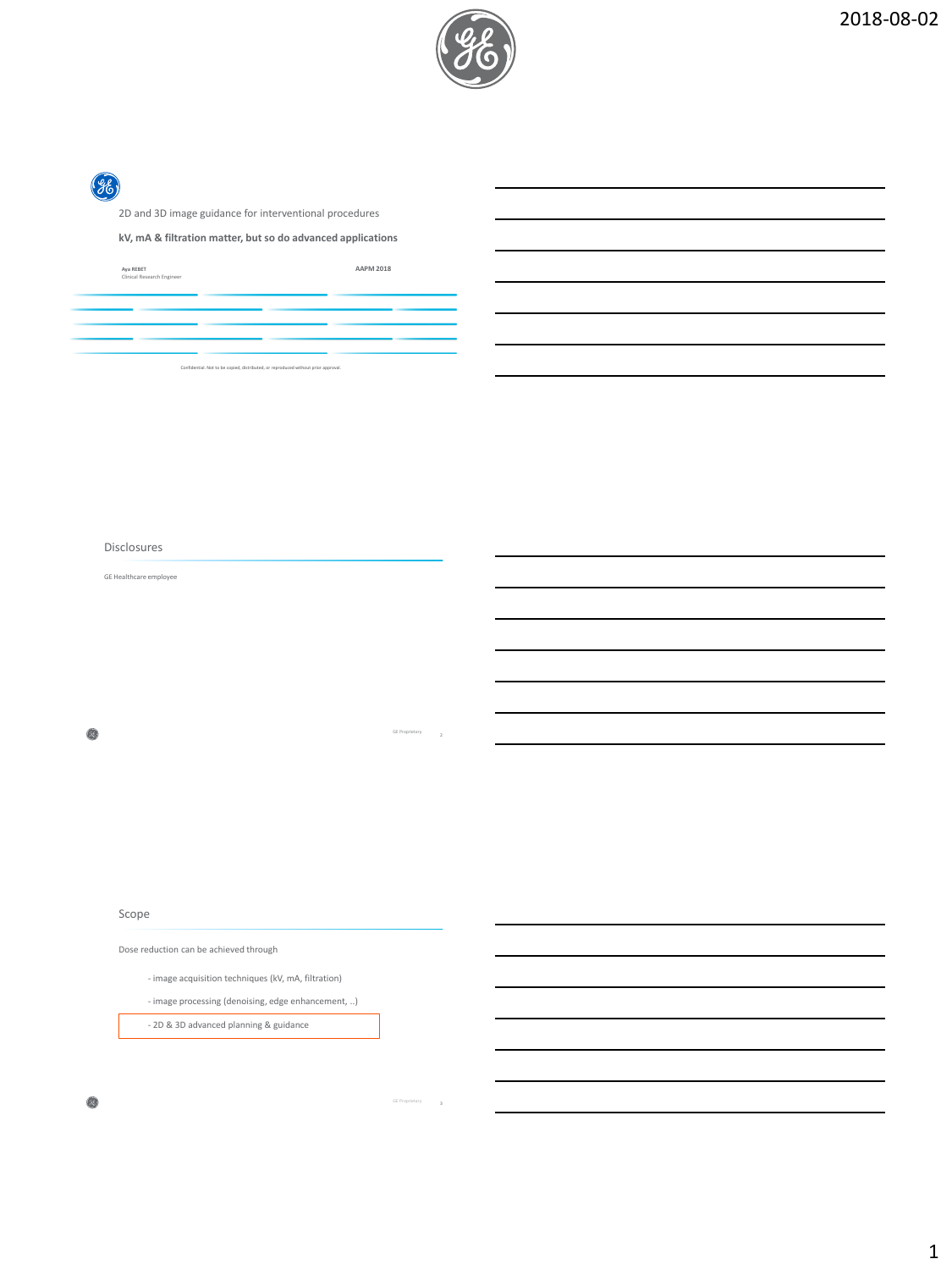

## Each procedure has specific needs..





2D advanced applications examples

 $\circledS$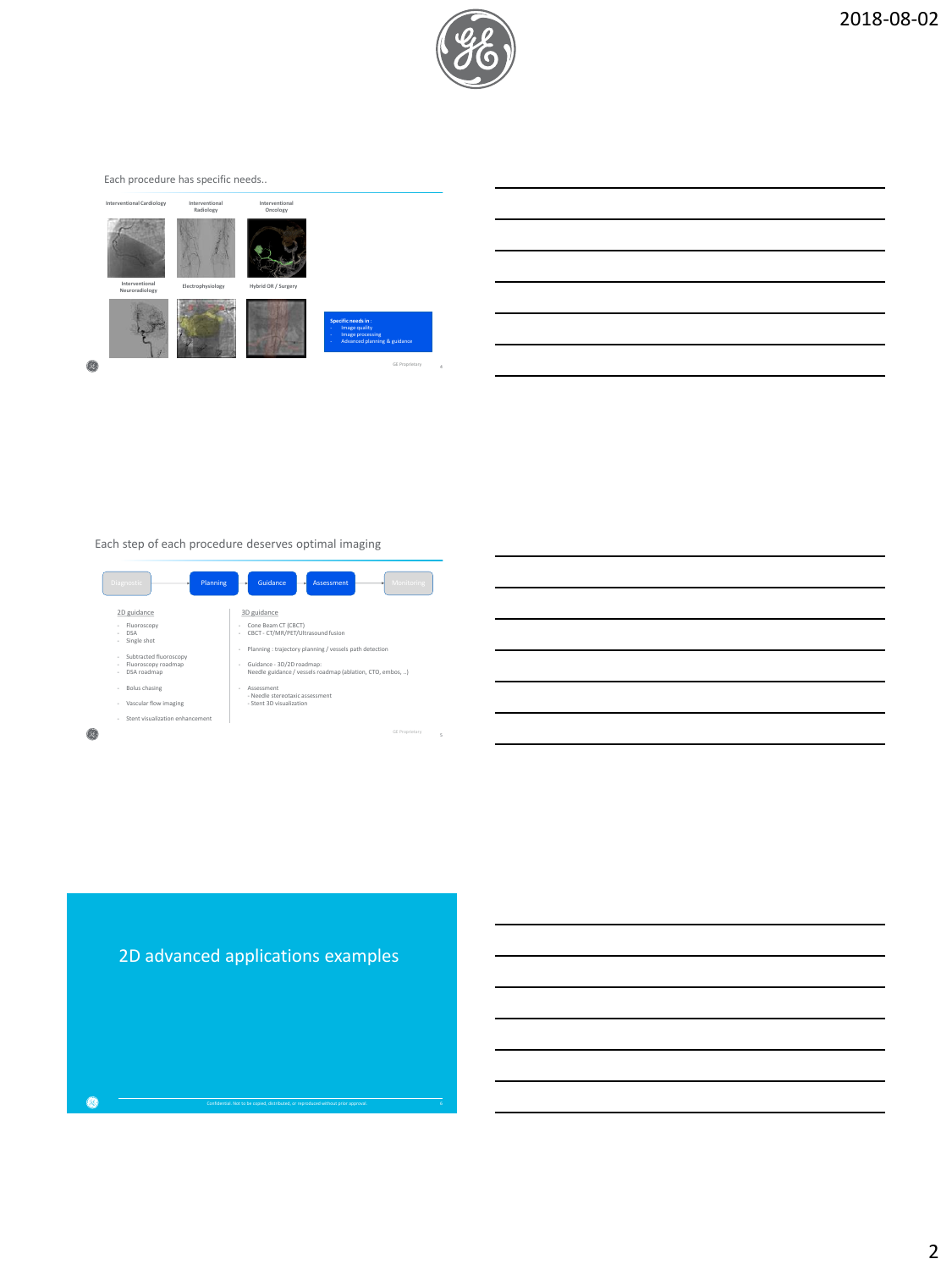

Advanced 2D roadmap



 $\circledS$ 

GE Prop

GE Proprietary

8

Stent visualization



(GE: *StentViz & StentVesselViz ©*, Philips: *Stent Boost ©,* Siemens: *Clear Stent ©*)

Ø

## Bolus Chasing

• Clinical objective: assess lower limbs vessels patency with only one contrast injection

• Application: follow a single contrast injection and paste images together to visualize the entire vessels

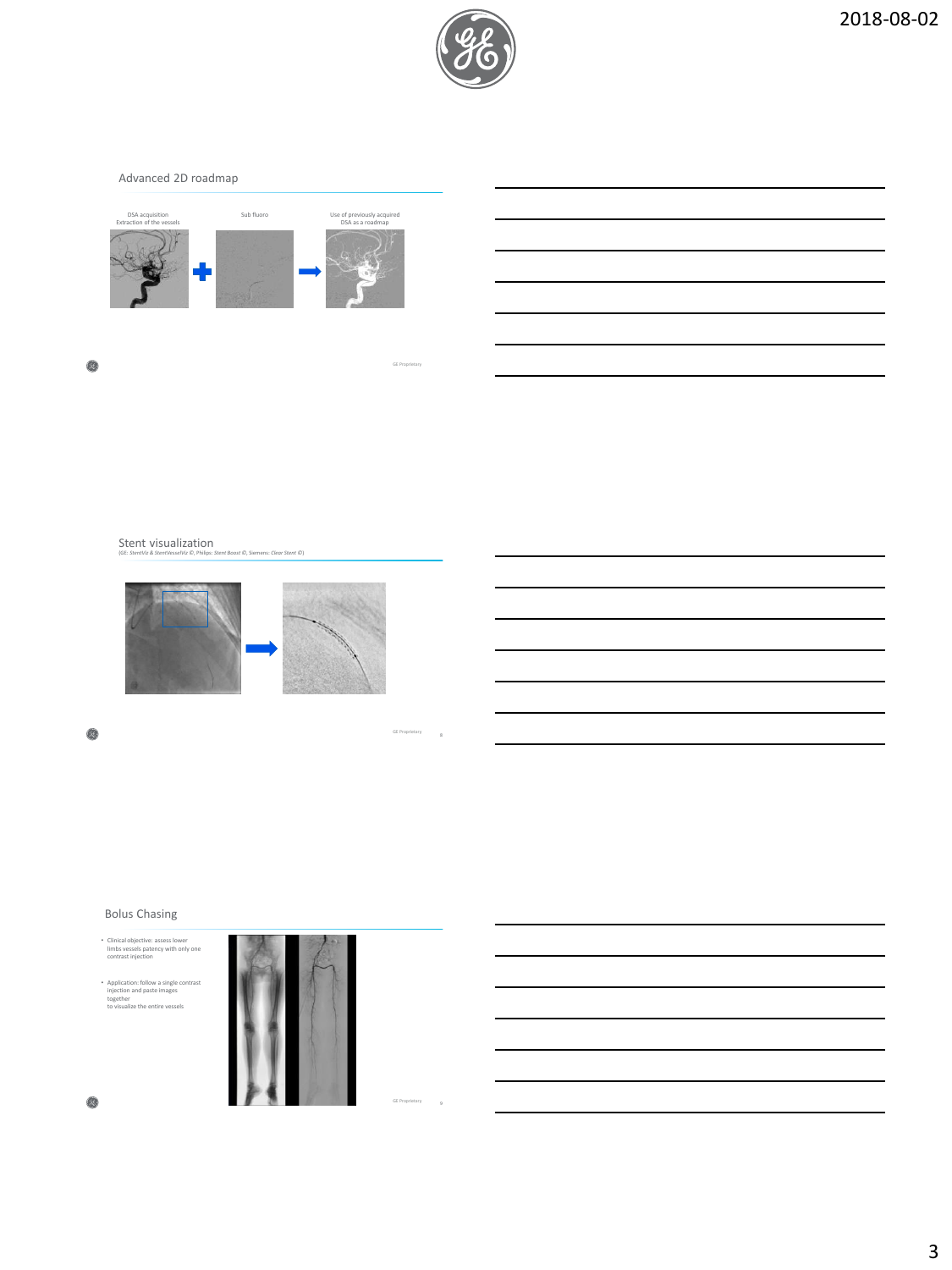

Vascular flow imaging (GE: *AngioViz ©*, Philips: *2D Perfusion ©,* Siemens: *Syngo iFlow ©*)





Stenting assessment using AngioViz



Ø

# 3D advanced applications

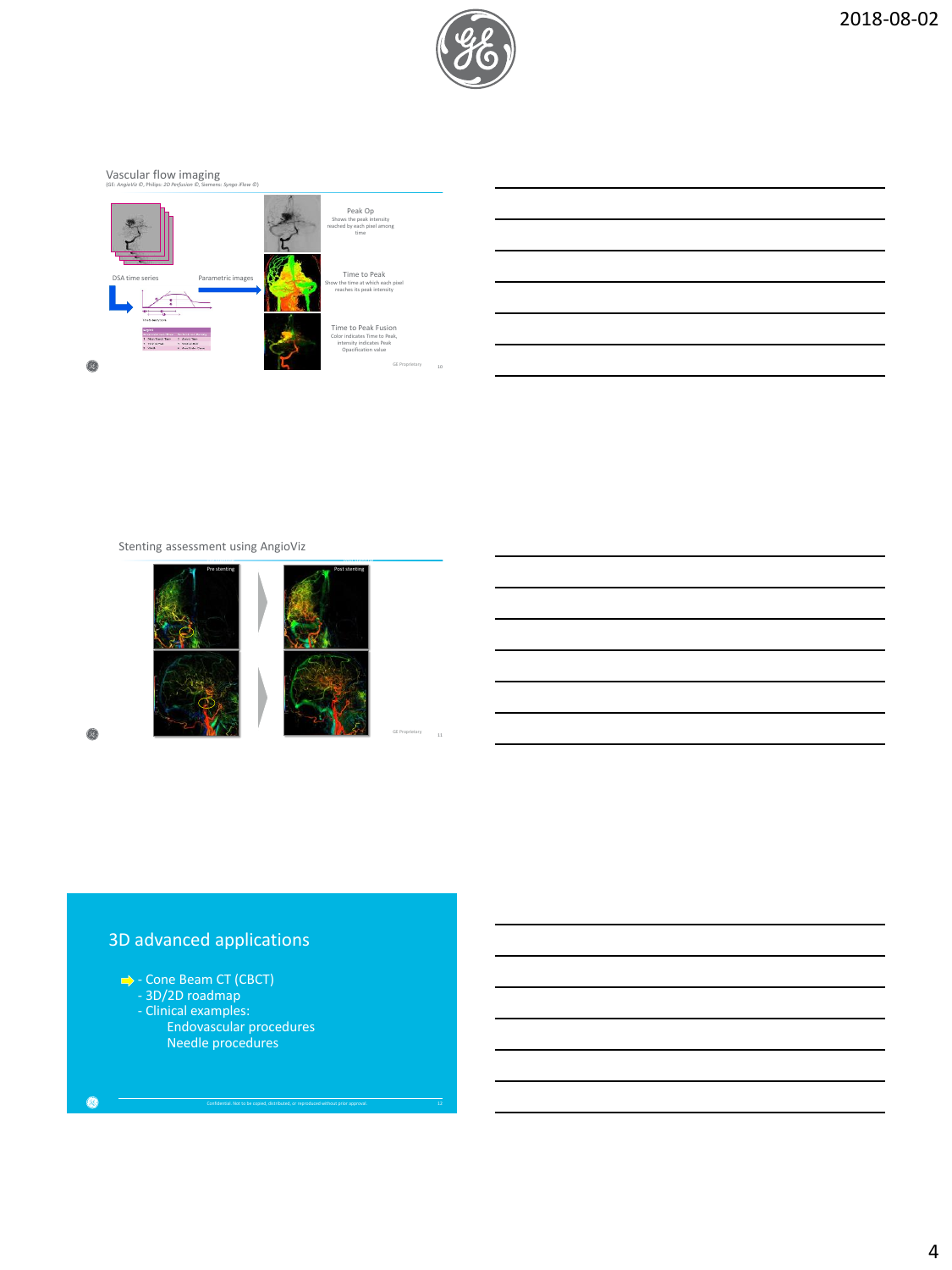

## CBCT *(GE: Innova CTHD ©, Philips: XperCT ©, Siemens: DynaCT ©)*



## CBCT proven clinical value vs DSA

- Iwazawa et al --2009 "dentifying Feeding Arteries During TACE of Hepotic Tumors: Comparison of CArm CT and Digital<br>Subtraction Anglography "Brig arteries in 31 patients (...) The sensitivity, specificity, and accuracy
- Maa Glang Wang et Al 2015 <sup>– s</sup>Benign Prostatic Hyperplasia: Cone-Beam CT in Conjunction with DSA for Identifying Prostatic<br>Artenial Anatomy<br>The Constant of DSA T25 Step aniglianal anastomases that could be identified
- Jon B. Hinrichs et Al. —2015 "Comparison of C-corm Computed Tomography and Digital Subtraction Anglography in Patients with<br>Chronic Thromhoembolic Pulmonary Hypertension"<br>Hypose: assess the pulmonary arteries diagnost

**CBCT provides clinical information DSA cannot provide One CBCT can avoid several DSAs**

Ø

## CBCT: It's not only about the dose…

## **Most Common Improvement Opportunities**

### **Injection parameters**

**Set up:** - Remove objects that may cause artifacts: cables, … - Center the anatomy - Adapt the reconstruction filter

- Patient breathing instructions - Internal metallic structures





- Injection rate: from 0.5 cc/s to 5 cc/s - Inject during full spin for vessels visualization - Optimized delay depends on catheter position

 $\circledcirc$ 

**Patient :**

GE Pro

GE Proprietary

14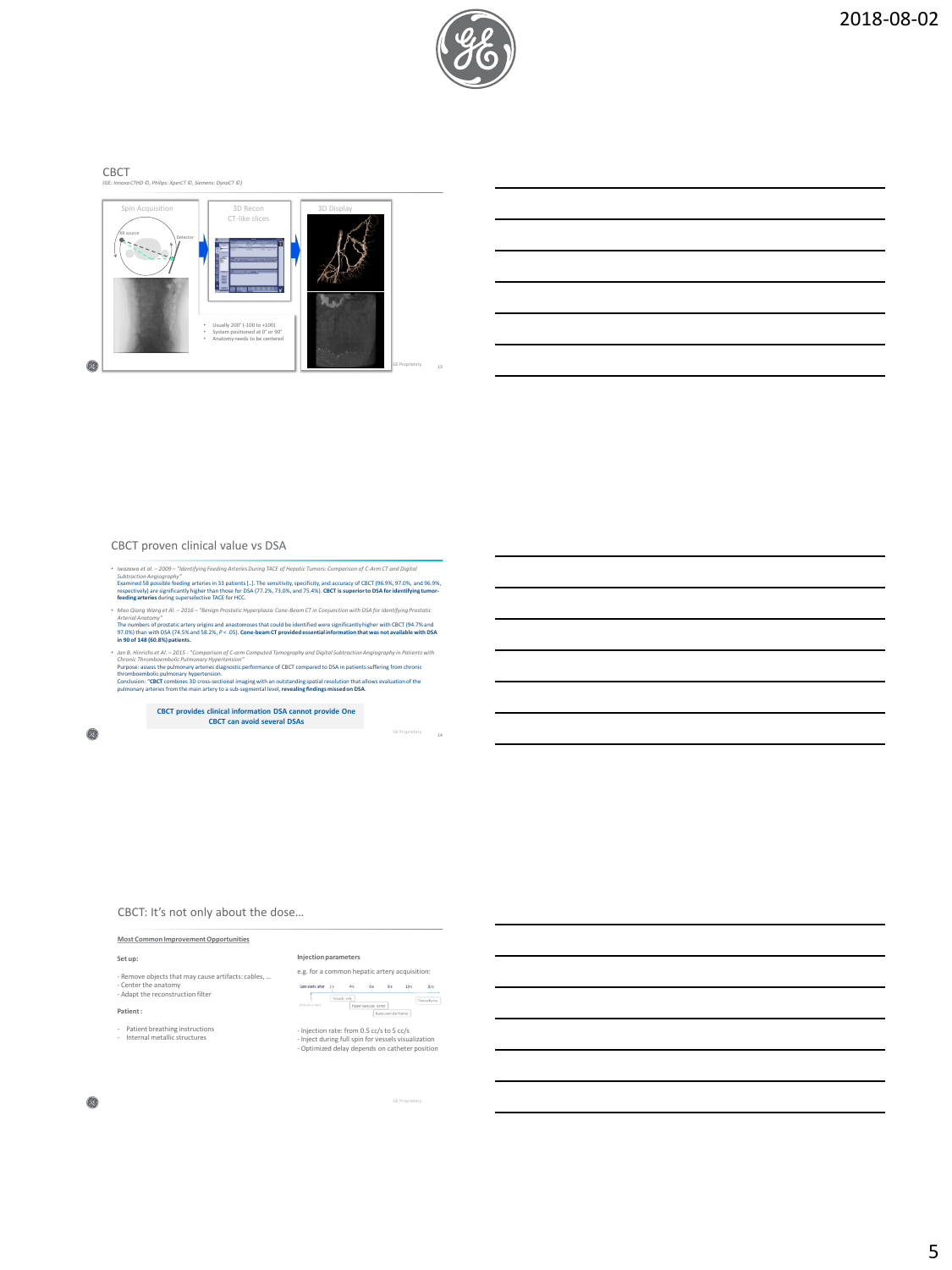

16

17

18

CBCT Respiratory motion compensation



**Avoids retakes, saves dose**

 $\circledS$ 

Metallic Artifacts Reduction (GE: *MAR* ©, Ph



**Extends range of CBCT-visible anatomies**

0

Clinical example Hepatic radioembolization



**Main objective**: understand the anatomy,<br>tumor(s) location, best injection point, risk for<br>extrahepatic perfusion



Injection : Segment 4

**Main objectives**: Understand tumor supply (will I<br>treat the expected lesions ? can I be more<br>selective?), extra-hepatic perfusion

 $\circledS$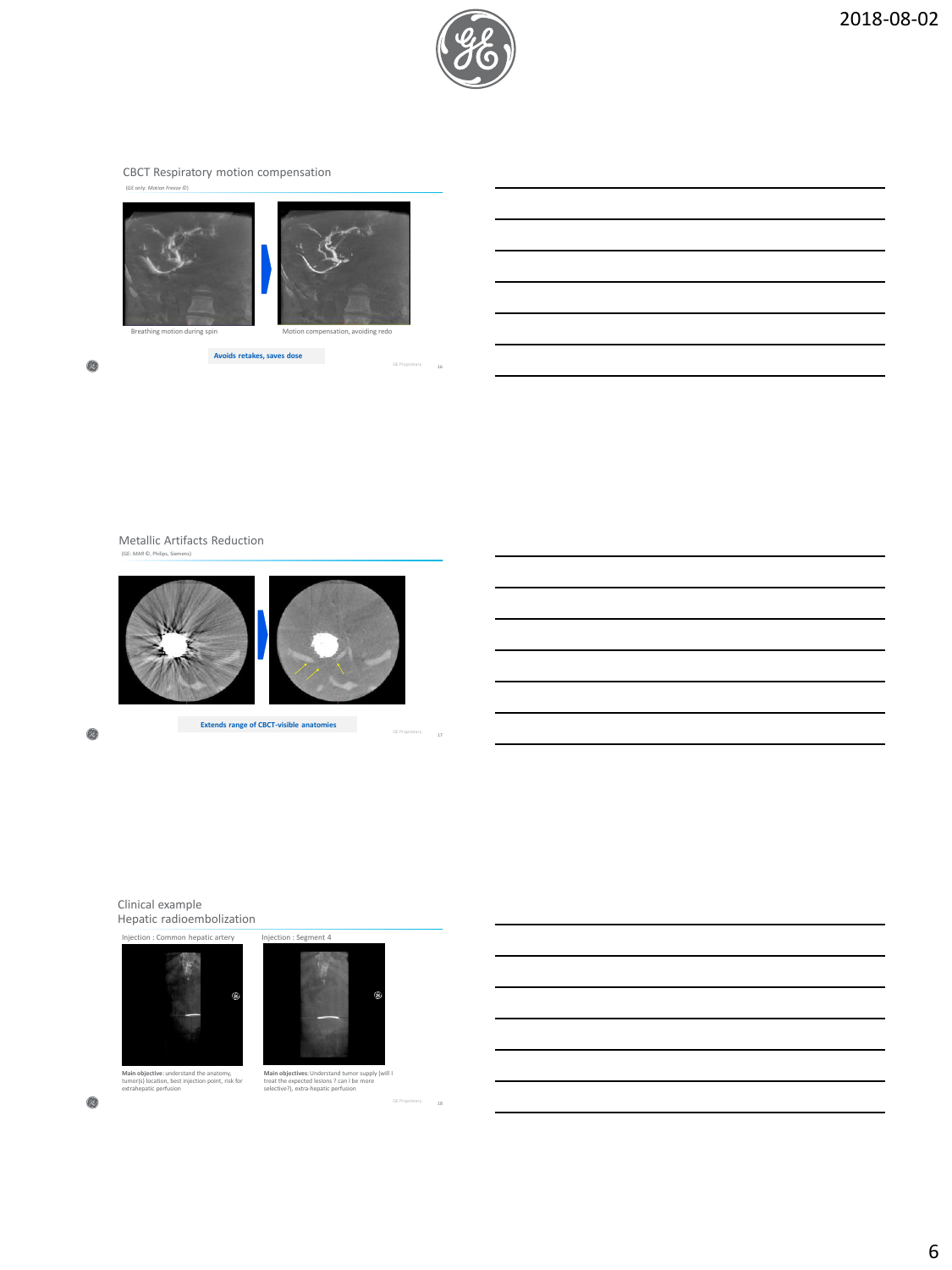

GE P

19

Clinical example Renal aneurysm



**Intraprocedural 3D planning & assessment**

 $\circledS$ 

Clinical example Neuro advanced 3D planning & assessment



# 3D advanced applications



Ø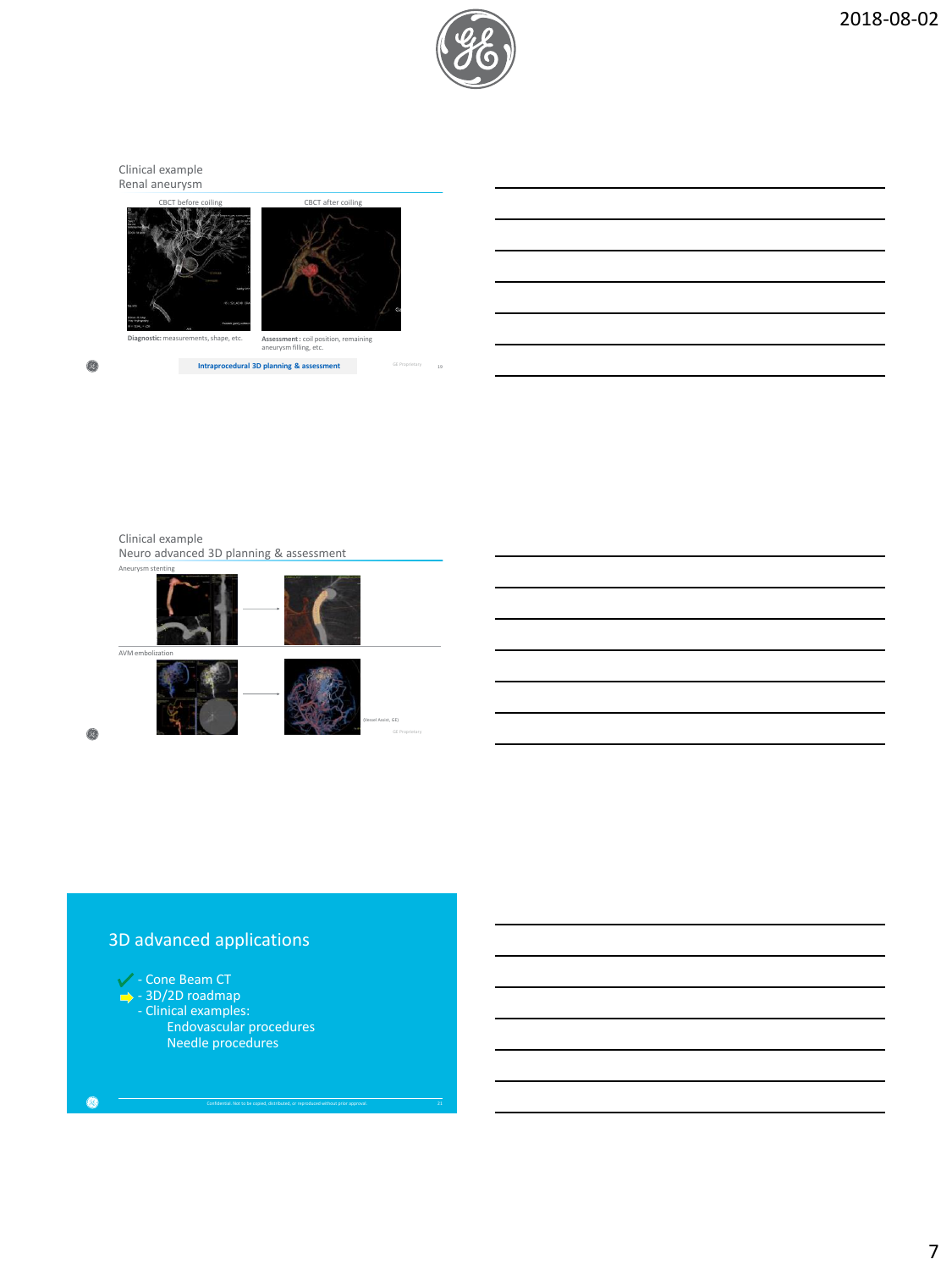







Accuracy matters



Accuracy needs depends on clinical application: - Liver procedures - Neuro-radiology - Cardiac

Safety feature to show live misregistration (patient motion, ..) & provide table side capability to manually adjust the registration when needed

Ø

# 3D advanced applications



Ø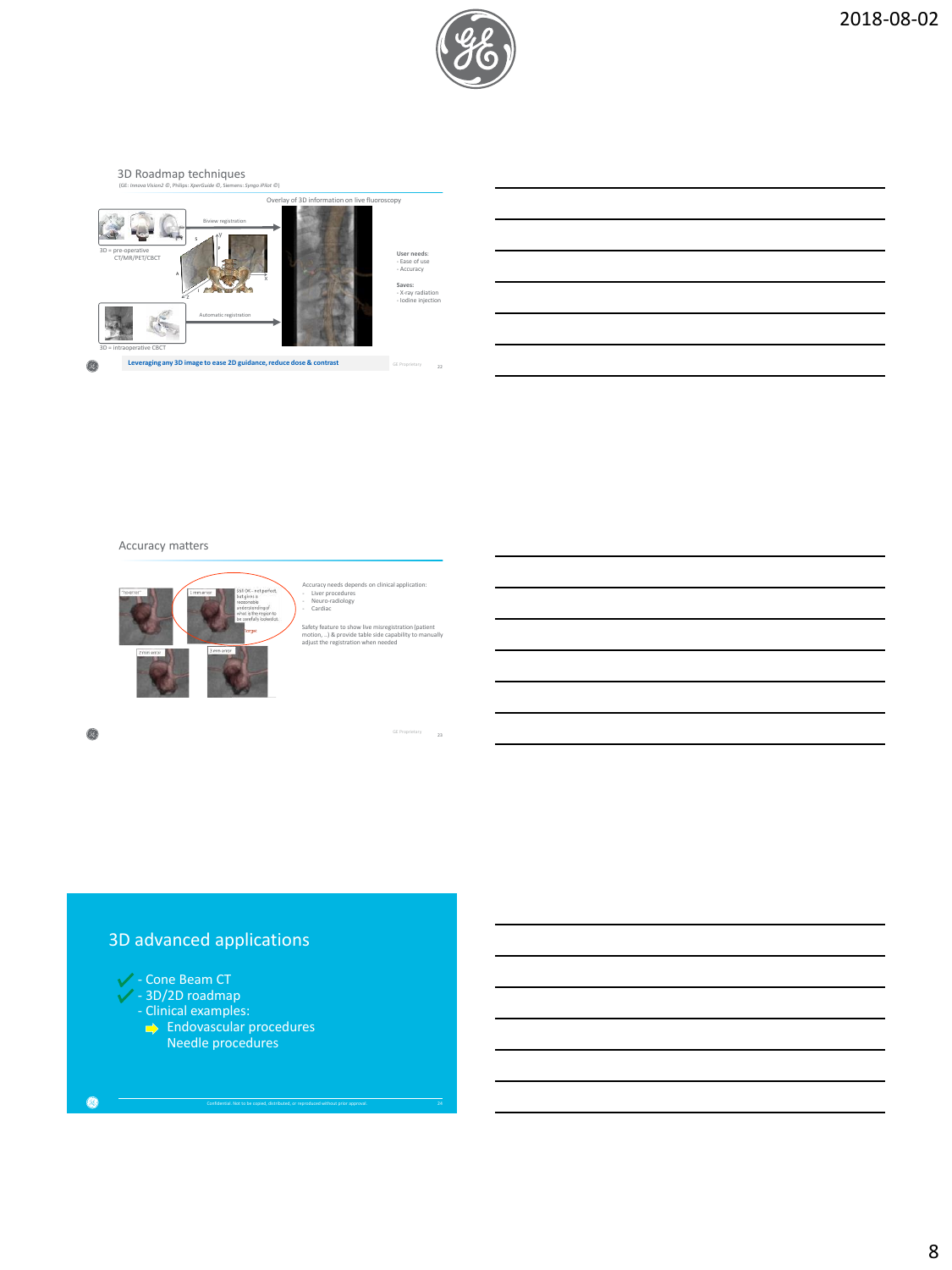

CT/MR guidance for complex catheterizations (GE: *Vessel ASSIST ©*, Philips, Siemens)







- Cinical examples:<br>- Endovascular procedui<br>- Mondis expectives

Arterial tree automatic segmentation from pre-operative CT

GE Proprietary <sup>25</sup>

omical exali<br>Endovas<br>Needle d

TIPS guidance (**GE:** *Liver ASSIST ©*)





Step 1: Automatic liver, portal and hepatic system segmentation from pre-operative CT

Step 2: Fluoro / CT registration using two views only No spin Bones and/or CO2 injection

Step 3: 3D live guidance under fluoro, automatic registration with table and gantry motion, dynamic adjustment

Ø

 $\circledcirc$ 



**Example of Endovasci**<br>Endovasci<br>Moodle oo

 $\overline{27}$ 

GE Proprietary <sup>26</sup>

(**GE:** *Vessel ASSIST ©,* Philips, Siemens)







 $\circledS$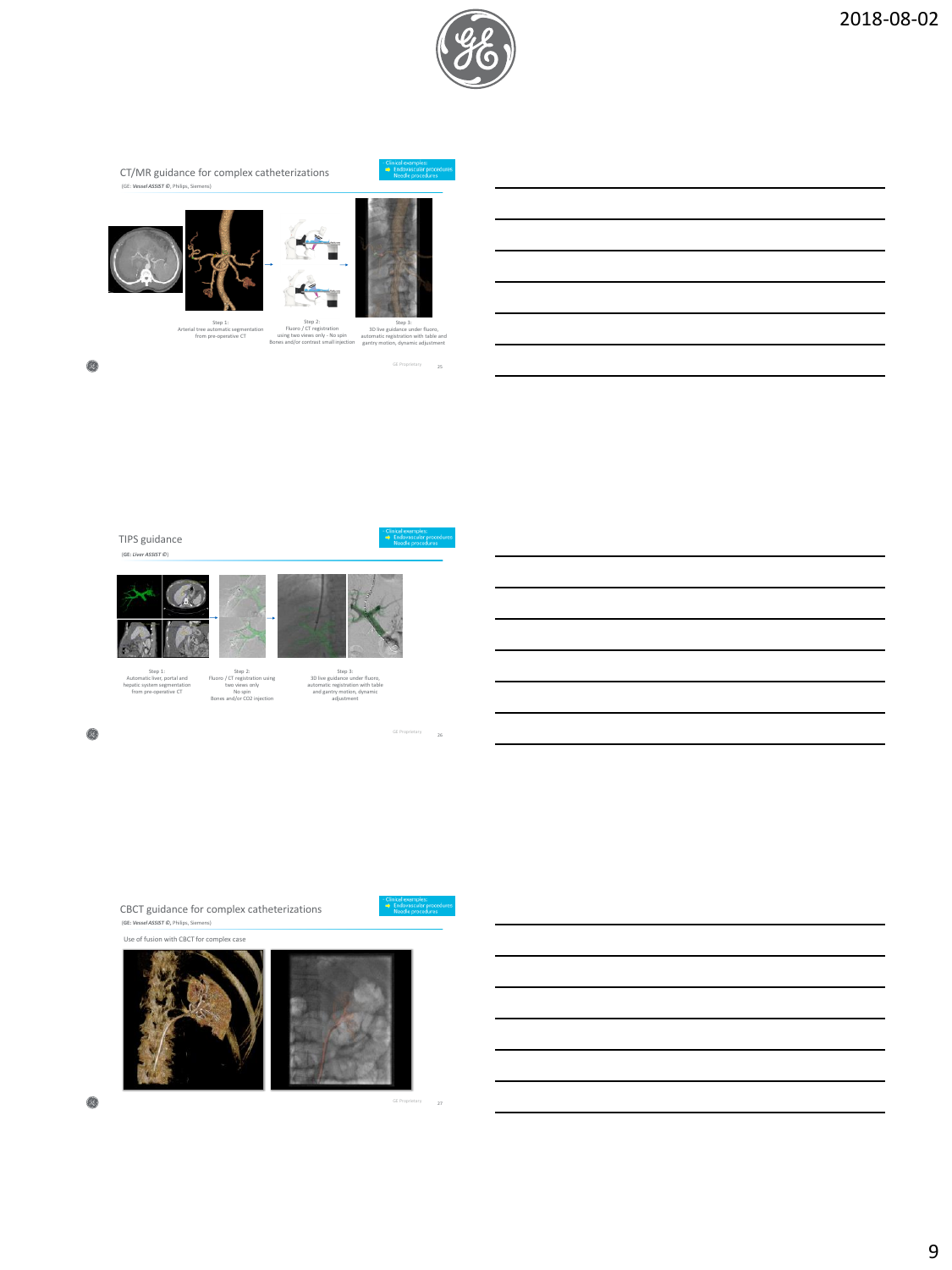





- **TACE procedure principle:**  Embolic agent to suppress arterial blood supply Drug to kill the tumor cells
- Patients with primary liver cancer often have a poor liver function
- $\rightarrow$  important to be super selective during the drug delivery • **CBCT offers:**
- Superior 3D visualization of the vasculature with a single injection<br>Better tumor feeders sensitivity & visibility of extra-hepatic perfusion<br>Reduced need for DSA runs<br>Assessment of post-embolization contrast retention
- 
- **But image analysis takes time…**

Need for an easy to use & automated tool, to improve transcatheter liver interventions and gain time

Ø





30

GE Proprietary 29



planning guidance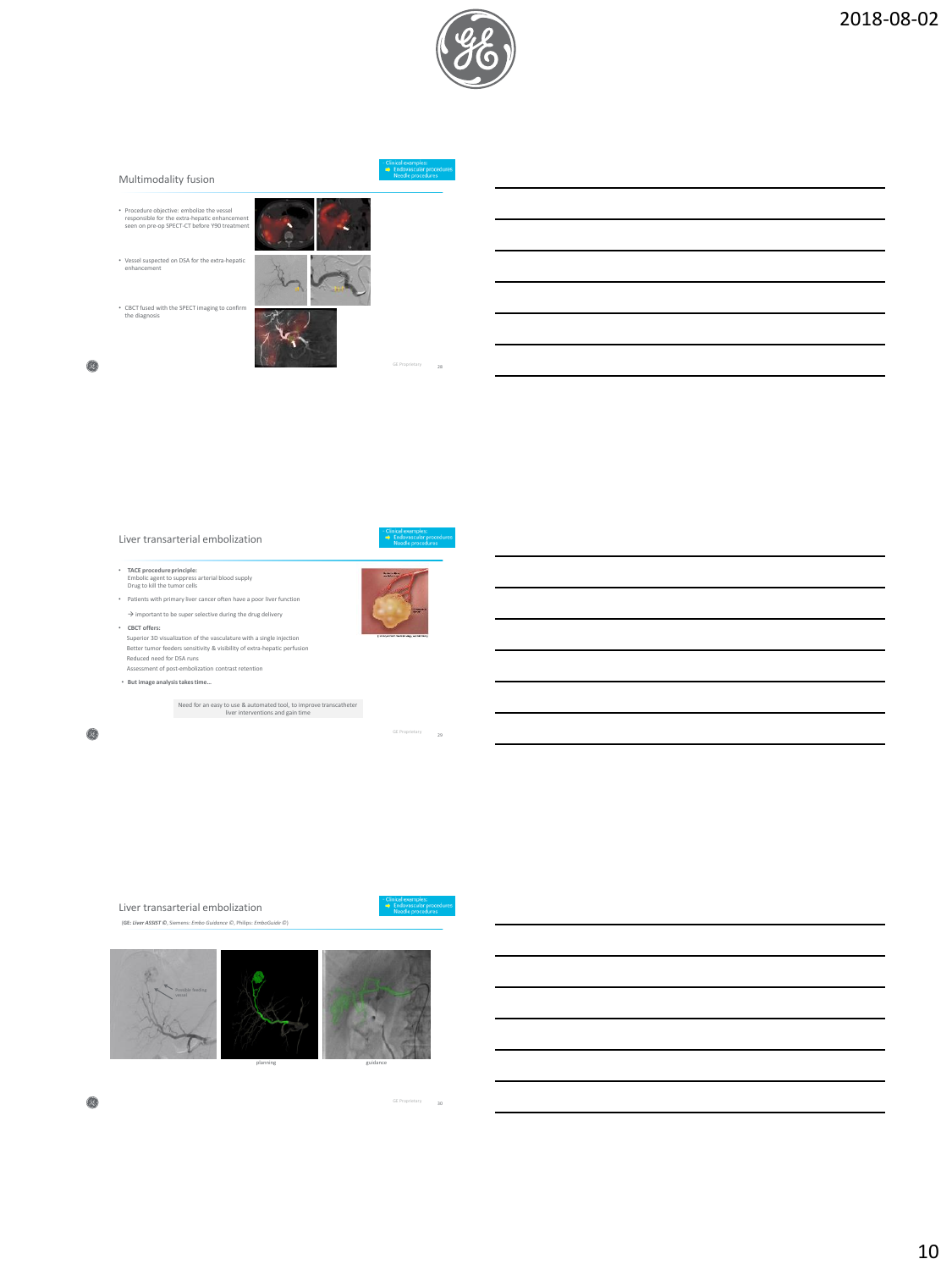

## Liver embolization guidance - clinical value

iwarawa et Al. – 2013<br>e Comparison of the Number of Image Acquisitions and<br>Procedural Time Required for Transarterial Chemoembolization<br>of Hepatocellular Carcinoma with and without Tumor-Feeder<br>Detection Software »

"Use of CBCT with automated feeder-vessel detection software<br>in TACE of HCC helped to reduce the number of total image<br>acquisitions and the overall procedural time while maintaining<br>a comparable treatment efficacy, as com

*Cornelis et Al. – 2018* « Hepatic Arterial Embolization Using Cone Beam CT with<br>Tumor Feeding Vessel Detection Software: Impact on<br>Hepatocellular Carcinoma Response »

**"A higher rate of CR** was observed for HAE using Liver ASSIST<br>guidance versus 20 limaging alone (68.4% vs. 36% p = 0.03).<br>**Median dose area product was lower** when Liver ASSIST was<br>used (149.7 Gycm<sup>2</sup>vs. 227.8 Gycm<sup>2</sup> $p =$ 

◎

| <b>TACE without subscars</b><br>$44 - 841$<br>63 6 1.7 (3-80)<br>7412416-00<br>64 210-10<br>14+150.0<br>481120-7<br>3.4 x 1.4 (2-8)<br>$9.7 + 3.0$ (5-47) | ٠<br>19.001<br>0.301<br><0.001<br>6,851<br>0.35<br>4.234 |
|-----------------------------------------------------------------------------------------------------------------------------------------------------------|----------------------------------------------------------|
|                                                                                                                                                           |                                                          |
|                                                                                                                                                           |                                                          |
|                                                                                                                                                           |                                                          |
|                                                                                                                                                           |                                                          |
|                                                                                                                                                           |                                                          |
|                                                                                                                                                           |                                                          |
|                                                                                                                                                           |                                                          |
|                                                                                                                                                           | 0.308                                                    |
| 110 + 32 16-201                                                                                                                                           | 0.885                                                    |
| 08413205-20                                                                                                                                               | 0.004                                                    |
| Descriptional Great Institute<br>TACE without seducant<br>(4.18)                                                                                          |                                                          |
| 189 ± 28 (58 - 187)                                                                                                                                       | 6.003                                                    |
| 123 ± 32 (67-226)                                                                                                                                         |                                                          |
|                                                                                                                                                           |                                                          |
|                                                                                                                                                           | 116 31 (56-226)                                          |

| - Saves procedure planning time                                                                                                                                                            |    |
|--------------------------------------------------------------------------------------------------------------------------------------------------------------------------------------------|----|
| Overlay of the 3D embolization plan on top of fluoro<br>- Helps reduce the number of DSA runs required, i.e. dose & contrast<br>- Helps determine the optimal view, easing catheterization |    |
| GE Proprietary                                                                                                                                                                             | 31 |

EVAR guidance

(**GE:** *EVAR ASSIST ©*)



Planning on pre-op CTA/MRA: Vessel/bone extraction Ostium marking Marking of planes of interest





Pointed<br>End<br>Noc



S. Haulon, et al. Endovascular Today – "Using image fusion during EVAR. Experience from a high-volume aortic center shows a reduction in radiation exposure when image fusion is used. "

Ø



32

EVAR guidance - Clinical Value **Camcarexam**<br>Endovasci<br>Moodle.oo (**GE:** *EVAR ASSIST ©*) **Haulon, et al. - 2015**<br>« Endovascular Today Using image fusion during EVAR. Experience from a high-volume aortic center shows a<br>reduction in radiation exposure when image fusion is used. » Combination of:<br>• Image fusion for CT roadmapping with no need for a intra-op CBCT for registration<br>• ALARA principle (x-ray techniques, Collimation, II distance to the patient, etc.)<br>• Imaging system controlled by the ope **Significant x-ray dose & contrastreduction** Herbault, et al. - 2018<br>A Radiotion Dose Reduction During EVAR: Results from a Prospective Multicentre Study (The REVAR Study)<br>By fiblowing ALARA principle in a modern hybrid room with noutine use of facion mapig<sub>i</sub> (ow ra in

|                                | FEW          | 72.9 (S2 - 508.21)    | 43.7 (04.7 - 53.5)  | 5,61                    |           |                   |                                  |                     |                      |
|--------------------------------|--------------|-----------------------|---------------------|-------------------------|-----------|-------------------|----------------------------------|---------------------|----------------------|
|                                | ü            | 198.0 (83) 8-222.40   | 47.4 (87.2 - 188.3) | 1.61                    |           | <b>Nordsey of</b> | Median DAP (Dy cm <sup>2</sup> ) | Median CSK (reflat) | Motion contrast made |
|                                | THO-         | 33.0 G1.4 - 38.08     | 24.7 (22.0 - 28.7)  | £3                      |           | antiest enrolled  |                                  |                     | used is of lodinal.  |
|                                |              |                       |                     |                         | Cantra    |                   | 20.2 (7.1-38.9)                  | 124 107-3310        | 11.8 (21-19)         |
| Contrast readium volume (etc)  | $\mathbf{H}$ | 83 85-300             | 59 ISS-758          | M                       | Carstra 2 | 22                | $10.3$ $10.2 - 14.7$             | 104 (80 - 195)      | $10.2160 - 16.01$    |
|                                | 55%          | 1.8.8 (1976) - Storie | 105, (NS-116)       | $\overline{1}$          | Centre 3  |                   | 56.0 (11.9-22.5)                 | 83 (71-13%)         | 31.5 (6.6-13.3)      |
|                                | ti.          | 236 CESB-2761         | 130 (830 - 170)     | <b>KAN</b>              | Centre 4  | <b>is</b>         | 26.1 (13.6 - 45.56)              | 132 151.5 - 333.51  | 34.4 (03.5 - 17.0)   |
|                                | w            | 100 (NH-1835)         | 80 (N3-300)         | $\overline{u}$          | Centre S. | $\overline{12}$   | 14.2 (11.0-36.8)                 | 83 (62-112.1)       | 25 19.6-18.83        |
|                                |              |                       |                     |                         | Centre 6  |                   | 35.5                             | 98                  | 22.4                 |
| <b>Internation time (rend)</b> | 6.6          | 99 (95-1300)          | 60.5 (PS-128)       |                         |           |                   |                                  |                     |                      |
|                                | FE No        | 150 (105 - 180)       | 150 (150 - 140)     |                         |           |                   |                                  |                     |                      |
|                                | ×            | <b>233 (158-150)</b>  | 205 (1981-1983)     |                         |           |                   |                                  | GE Proprietary      | 33                   |
|                                | two.         | 117 80-130            | 80 Bi3-305)         | $\overline{\mathbf{z}}$ |           |                   |                                  |                     |                      |
|                                |              |                       |                     |                         |           |                   |                                  |                     |                      |

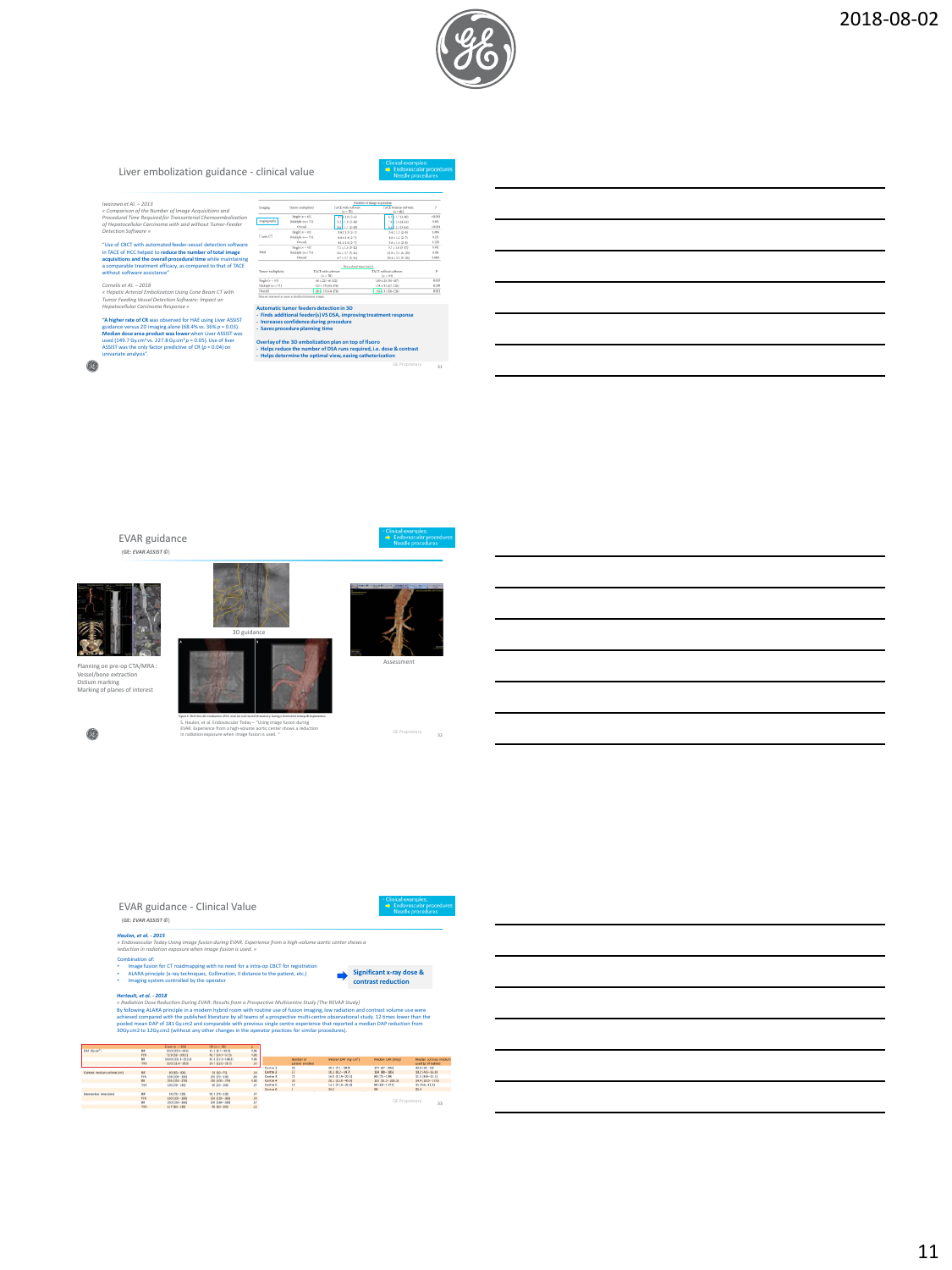

# 3D advanced applications



 $^{\circ}$ 

## Vertebroplasty

(**GE:** *Needle ASSIST ©*, Philips: *XperGuide ©,* Siemens: *iGuide ©*)









35

**Procedure planning:**<br>- Cone Beam CT acquisition<br>- On multi-planar image define<br>The target point<br>The entry point

**Procedure guidance**: Export the results to the fusion software





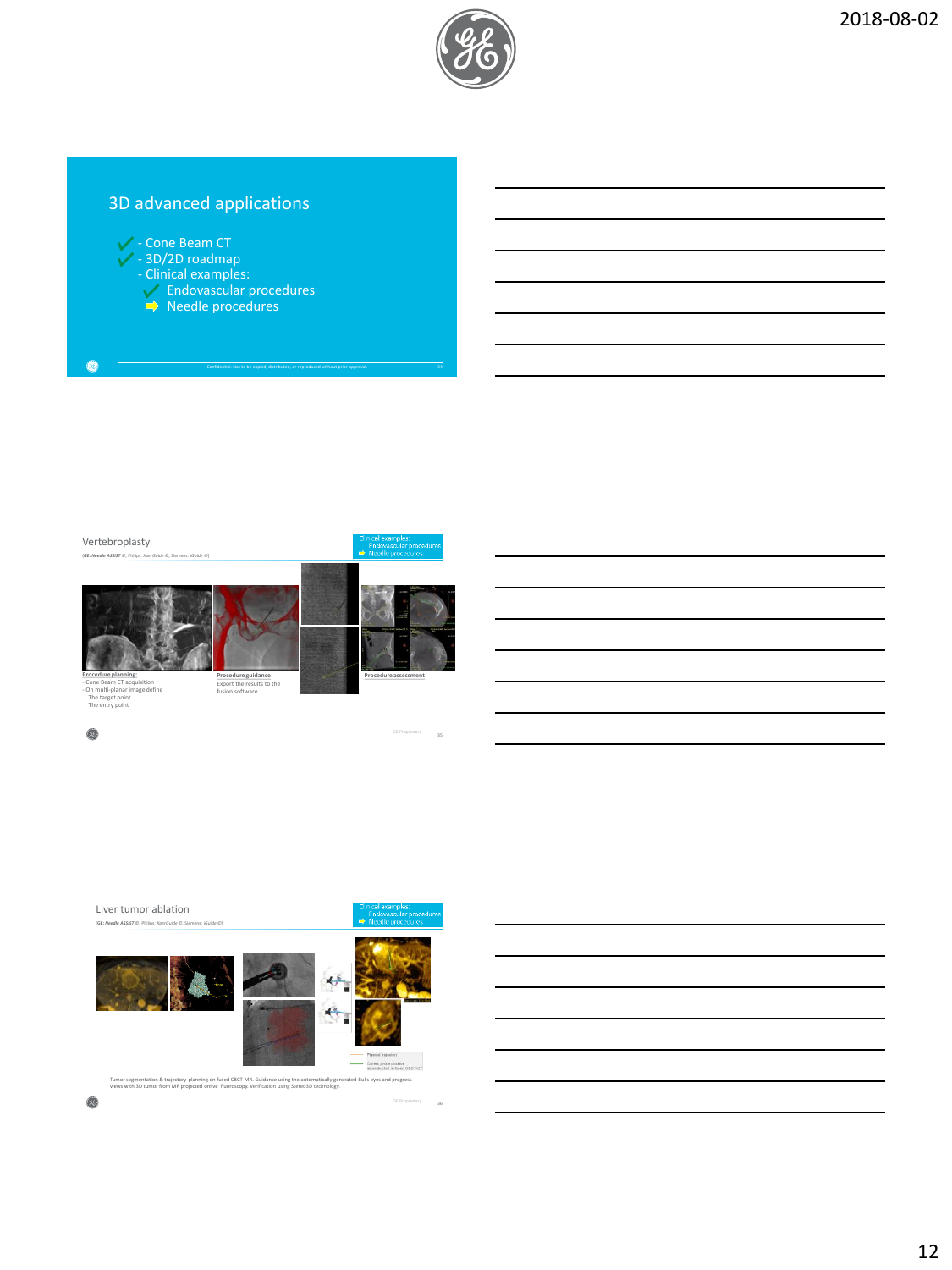

## **Needle guidance clinical value**

*Tselikas et Al. – CVIR 2015 "Percutaneous bone biopsies: comparison between flat-panel cone-beam CT and CT-scan guidance"*

Conclusion:

- **Better accuracy** using Needle ASSIST guidance (3mm) (5 mm, p=0.003). - **Patient & operator radiation doses lower** with Needle ASSIST vs CT (p<.0001).

- All biopsies technically successful - No significant difference in puncture time nor in pathological results

*Martin et Al. – RSNA 2017*

*Fluoroscopic Views"*

Conclusion:

Stereo3D (Needle ASSIST, GE) could allow verifying probes position in the 3D anatomy with a **1-2mm accuracy** while **reducing each probe guidance DAP and Air Kerma by 77% and 64% on average**, respectively

*"New Needle Guidance Technology in the Angiography Room: From Cone Beam CT to Stereotaxic Reconstruction From Two* 



Ø

Multi modality fusion for liver ablation in IR **(GE: Volume Navigation with INTERACT Active tracker** *©*, Siemens: eSieFusion *©*, Philips: EpiQ Fusion *©*)



39



Liver cryoablation guidance using fusion of preop CT on live US (Logiq E9 Ultrasound, GE) - CBCT used as a bridge for automatic preopCT-live Ultrasound fusion (INTERACT Active Tracker, GE). Needle tip is virtually tracked.

**Leveraging any 3D image to allow Ultrasound guidance in IR, reducing dose & contrast**

Ø



**Leveraging any 3D image to allow Ultrasound guidance in IR, reducing dose & contrast**